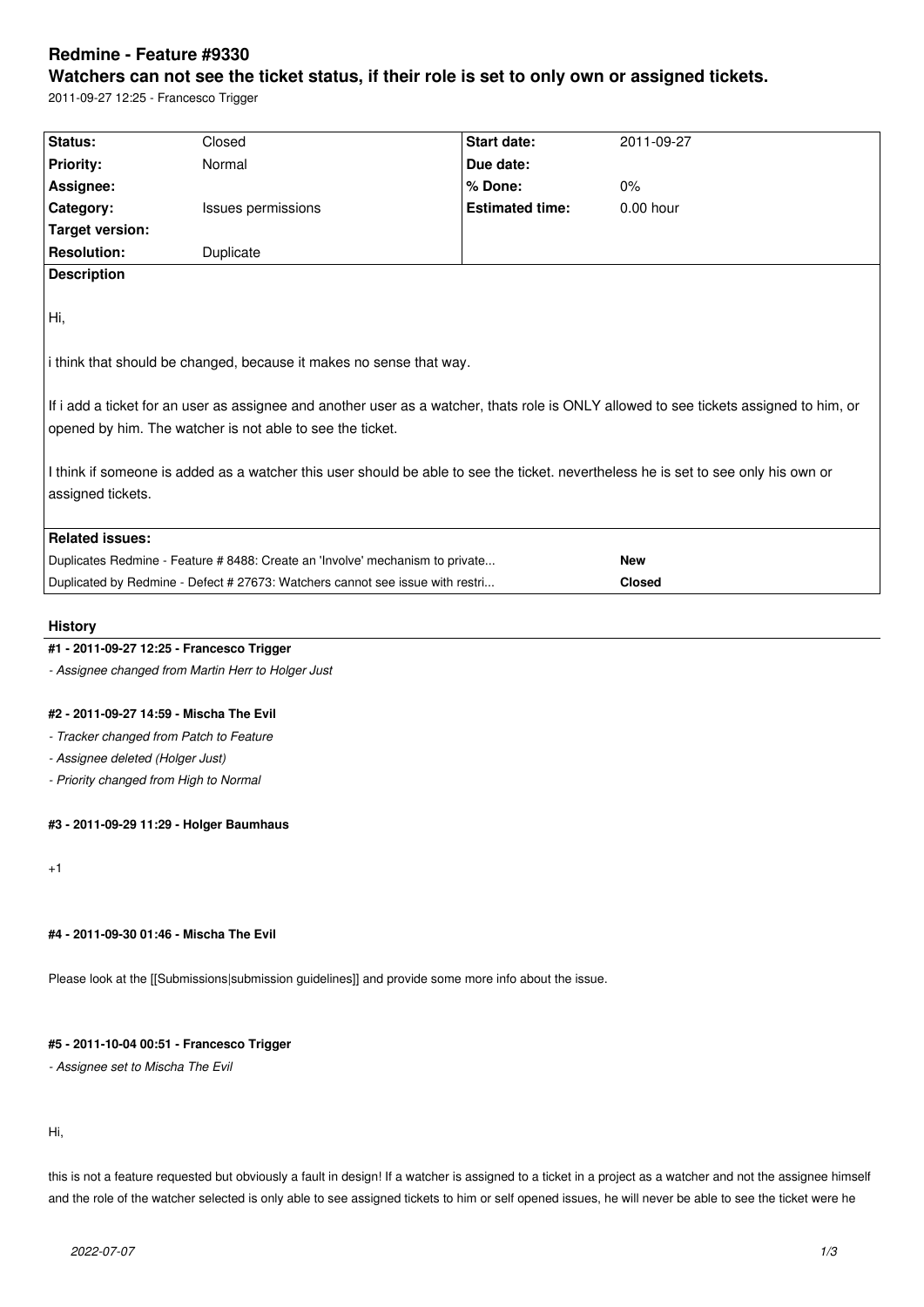was added as a watcher.

So we have to give his role the rights to see ALL the Issues in that project instead of just his own created and assigned to tickets.

i think the objective is clear? Redmine is the newest version:

Redmine 1.2.1 MySQL Database Ruby 1.8.7 Gems 1.6.2

#### **#6 - 2011-10-04 11:38 - Holger Baumhaus**

We have also encountered this issue and I would agree that it is not a feature request.

The way to reproduce:

- create a new user, e.g. Bob, with *issues visibility* (in *Roles & Permissions*) to *Issues created or assigned to the user*
- create a new ticket that is not assigned to any user
- resulting ticket will not be viewable by the user Bob
- it is not possible to add Bob as a *watcher* to the ticket

However, if Bob had at some point permission to view the tickets and has been added as a watcher to the ticket, after the permissions change he won't be able to see the ticket.

- change permission to view all tickets
- add Bob as *watcher* to the ticket
- switch Bob back to *Issues created or assigned to the user*
- ticket will not be viewable by Bob

#### **#7 - 2011-10-10 02:30 - Mischa The Evil**

Francesco, Holger,

Thanks for your responses. I've done some research for this issue afterwards and I think it is more complicated. I'll try to explain based on the reproduction-steps provided by Holger.

Holger Baumhaus wrote:

*The way to reproduce:*

*[...]*

*However, if Bob had at some point permission to view the tickets and has been added as a watcher to the ticket, after the permissions change he won't be able to see the ticket.*

- *change permission to view all tickets*
- *add Bob as watcher* to the ticket
- switch Bob back to *Issues created or assigned to the user*
- ticket will not be viewable by Bob